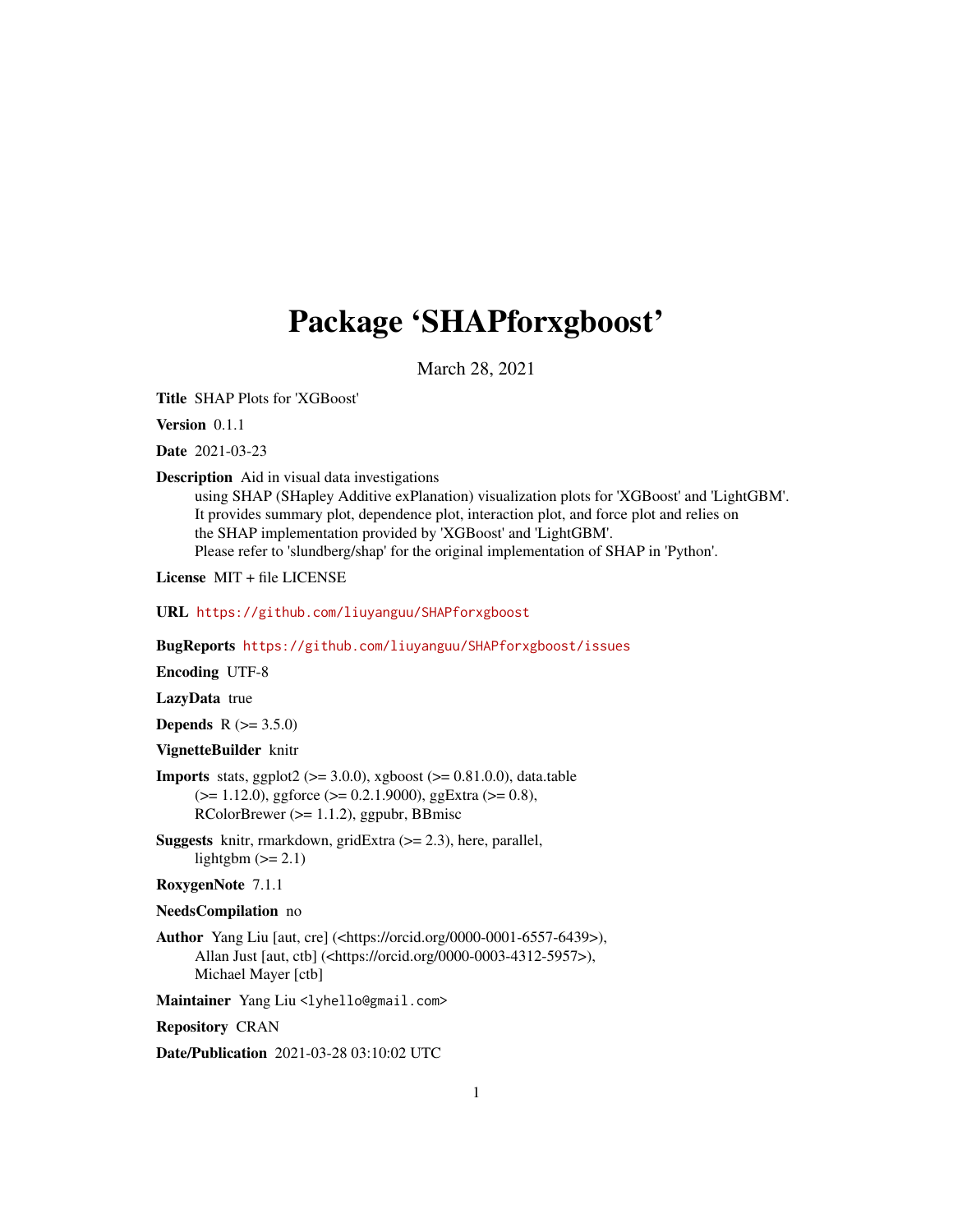# <span id="page-1-0"></span>R topics documented:

|       | $\overline{4}$ |
|-------|----------------|
|       |                |
|       |                |
|       |                |
|       |                |
|       |                |
|       |                |
|       |                |
|       |                |
|       |                |
|       |                |
|       |                |
|       |                |
|       |                |
|       |                |
|       |                |
|       |                |
|       |                |
|       |                |
| Index | 22             |
|       |                |

dataXY\_df *Terra satellite data (X,Y) for running the xgboost model .*

# Description

Data.table, contains 9 features, and about 10,000 observations

# Usage

dataXY\_df

# Format

An object of class data.table (inherits from data.frame) with 10148 rows and 10 columns.

# References

doi: [10.5281/zenodo.3568449](https://doi.org/10.5281/zenodo.3568449)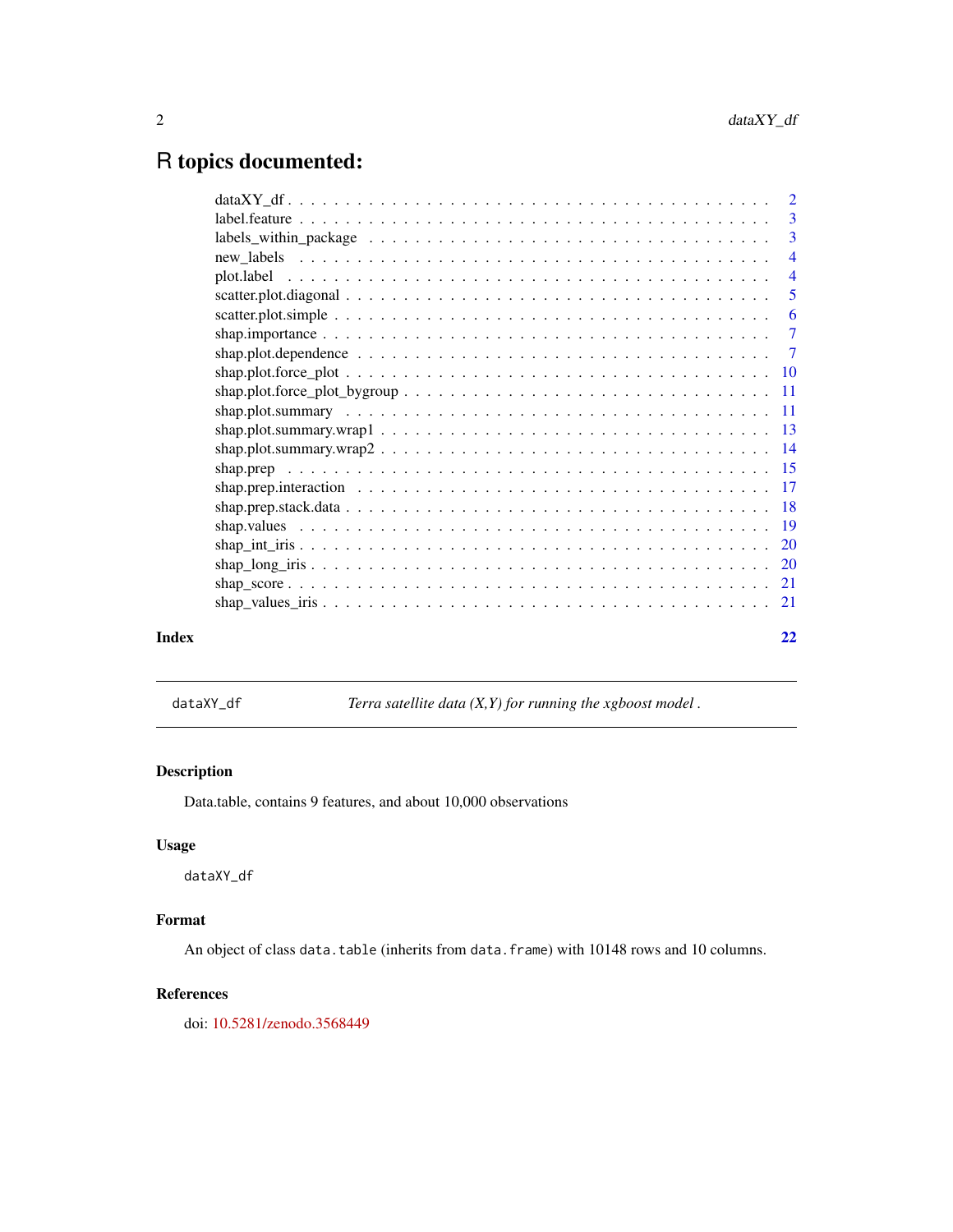<span id="page-2-2"></span><span id="page-2-0"></span>

#### Description

label. feature helps to modify labels. If a list is created in the global environment named **new labels** (!is.null(new\_labels), the plots will use that list to replace default list of labels [labels\\_within\\_package](#page-2-1).

#### Usage

label.feature(x)

#### Arguments

x variable names

#### Value

a character, e.g. "date", "Time Trend", etc.

<span id="page-2-1"></span>labels\_within\_package *labels\_within\_package: Some labels package auther defined to make his plot, mainly serve the paper publication.*

# Description

It contains a list that match each feature to its labels. It is used in the function label. feature.

# Usage

labels\_within\_package

#### Format

An object of class list of length 20.

### Details

labels\_within\_package <- list( dayint = "Time trend", diffcwv = "delta CWV (cm)", date = "", Column\_WV = "MAIAC CWV (cm)",  $AOT$ \_Uncertainty = "Blue band uncertainty", elev = "Elevation (m)", aod = "Aerosol optical depth", RelAZ = "Relative azimuth angle", DevAll\_P1km = expression(paste("Proportion developed area in 1",km^2)), dist\_water\_km = "Distance to water  $(km)$ ", forestProp 1km = expression(paste("Proportion of forest in 1", $km^2$ )), Aer\_optical\_depth = "DSCOVR EPIC MAIAC AOD400nm", aer\_aod440 = "AERONET AOD440nm", aer\_aod500 = "AERONET AOD500nm", diff440 = "DSCOVR MAIAC - AERONET AOD", diff440\_pred = "Predicted Error", aer\_aod440\_hat = "Predicted AERONET AOD440nm", AOD\_470nm = "AERONET AOD470nm", Optical\_Depth\_047\_t = "MAIAC AOD470nm (Terra)", Optical\_Depth\_047\_a = "MA-IAC AOD470nm (Aqua)" )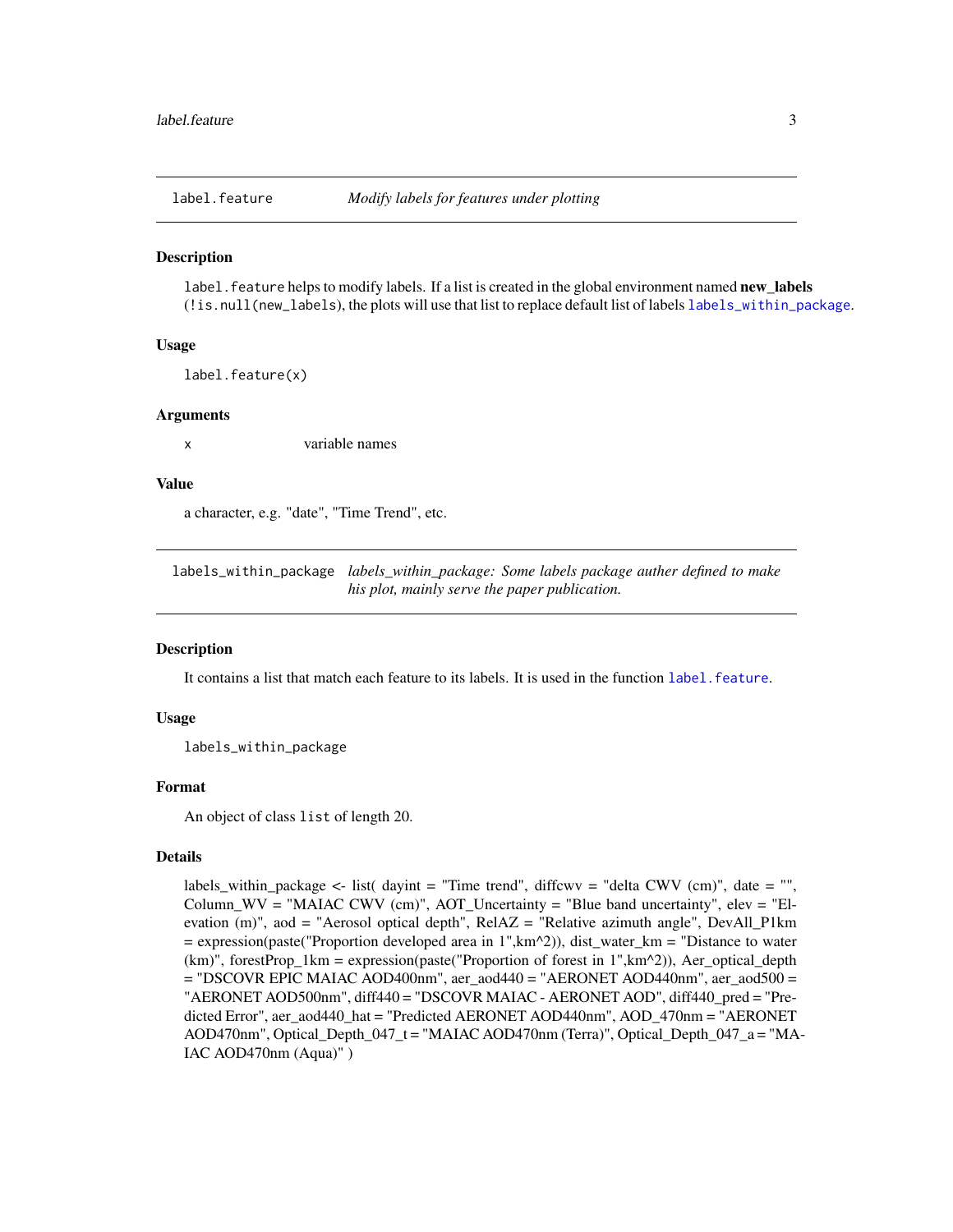# <span id="page-3-0"></span>References

doi: [10.5281/zenodo.3568449](https://doi.org/10.5281/zenodo.3568449)

new\_labels *new\_labels: a place holder default to NULL.*

# Description

if supplied as a list, it offers user to rename labels

# Usage

new\_labels

# Format

An object of class NULL of length 0.

plot.label *Internal-function to revise axis label for each feature*

# Description

This function further fine-tune the format of each feature

#### Usage

```
## S3 method for class 'label'
plot(plot1, show_feature)
```
# Arguments

| plot1        | ggplot2 object  |
|--------------|-----------------|
| show_feature | feature to plot |

# Value

returns ggplot2 object with further mordified layers based on the feature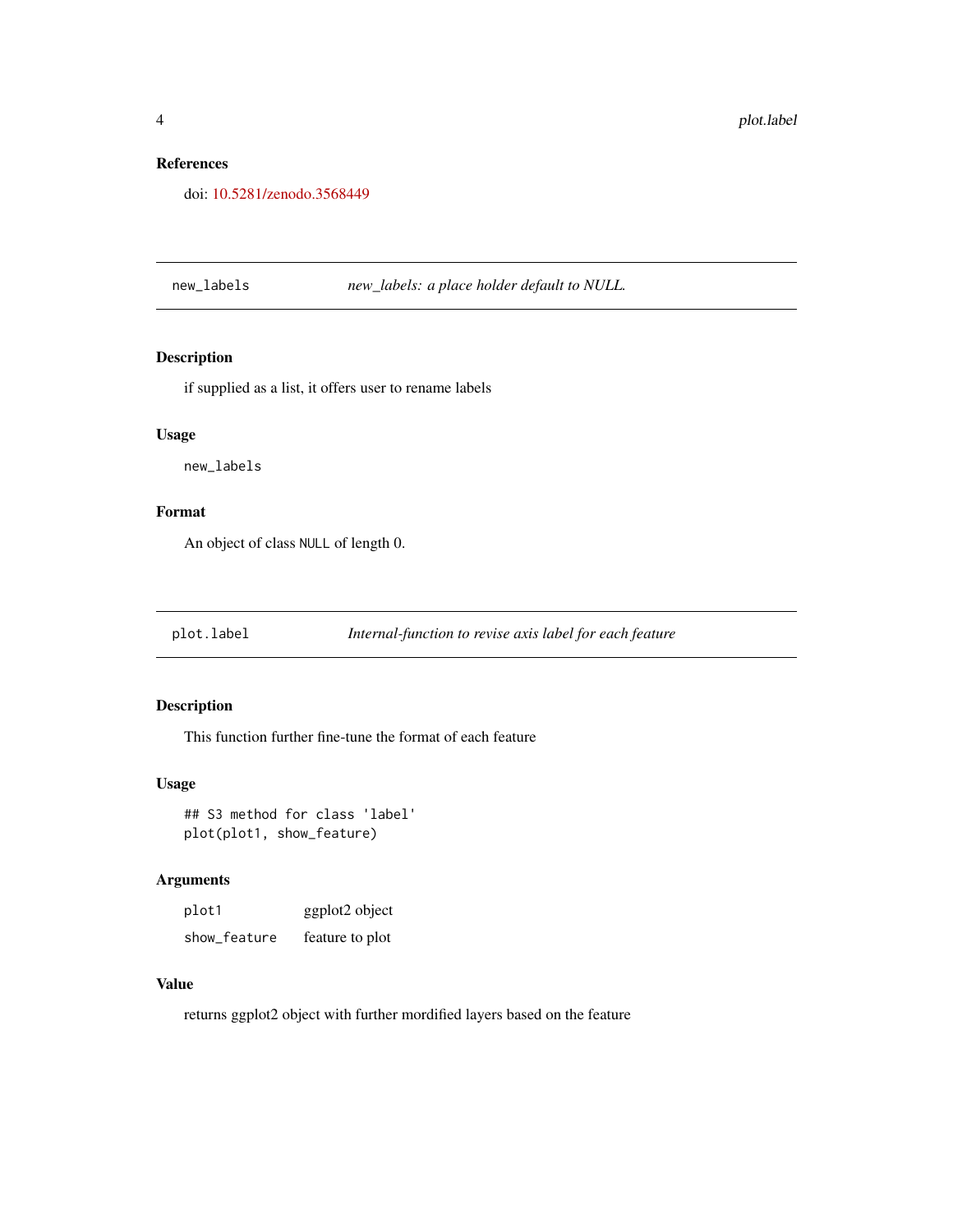<span id="page-4-0"></span>scatter.plot.diagonal *Make customized scatter plot with diagonal line and R2 printed.*

# Description

Make customized scatter plot with diagonal line and R2 printed.

# Usage

```
scatter.plot.diagonal(
  data,
 x,
 y,
  size0 = 0.2,
  alpha0 = 0.3,
 dilute = FALSE,
  add_abline = FALSE,
  add\_hist = TRUE,add_stat_cor = TRUE
)
```
# Arguments

| data         | dataset                                                                                                                                                                                    |
|--------------|--------------------------------------------------------------------------------------------------------------------------------------------------------------------------------------------|
| $\mathsf{x}$ | X                                                                                                                                                                                          |
| У            | y                                                                                                                                                                                          |
| size0        | point size, default to 1 of nobs<1000, 0.4 if nobs>1000                                                                                                                                    |
| alpha0       | alpha of point                                                                                                                                                                             |
| dilute       | a number or logical, dafault to TRUE, will plot nrow (data_long)/dilute data.<br>For example, if dilute $=$ 5 will plot 1/5 of the data. if dilute $=$ TRUE will plot<br>half of the data. |
| add_abline   | default to FALSE, add a diagonal line ggExtra: : ggMarginal but notice if add<br>histogram, what is returned is no longer a ggplot2 object                                                 |
| add_hist     | optional to add marginal histogram using ggExtra:: ggMarginal but notice if<br>add histogram, what is returned is no longer a ggplot2 object                                               |
| add_stat_cor | add correlation and p-value from ggpubr::stat_cor                                                                                                                                          |

# Value

ggplot2 object if add\_hist = FALSE

```
scatter.plot.diagonal(data = iris, x = "Sepal.Length", y = "Petal.Length")
```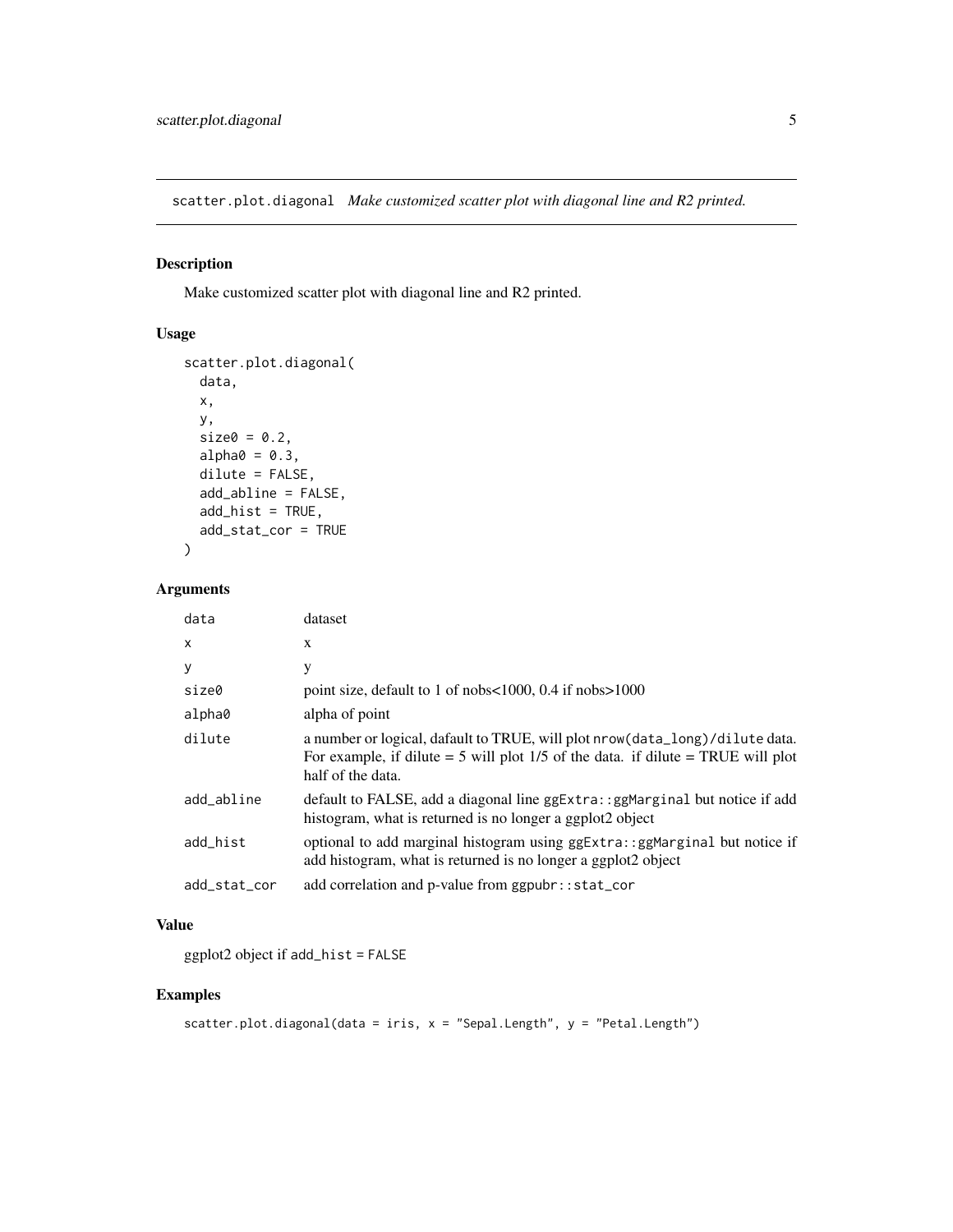<span id="page-5-0"></span>scatter.plot.simple *Simple scatter plot, adding marginal histogram by default.*

# Description

Simple scatter plot, adding marginal histogram by default.

# Usage

```
scatter.plot.simple(
 data,
 x,
 y,
 size0 = 0.2,
 alpha0 = 0.3,
 dilute = FALSE,
 add\_hist = TRUE,add_stat_cor = FALSE
)
```
# Arguments

| data         | dataset                                                                                                                                                                                    |
|--------------|--------------------------------------------------------------------------------------------------------------------------------------------------------------------------------------------|
| X            | X                                                                                                                                                                                          |
| У            | у                                                                                                                                                                                          |
| size0        | point size, default to 1 of nobs<1000, 0.4 if nobs>1000                                                                                                                                    |
| alpha0       | alpha of point                                                                                                                                                                             |
| dilute       | a number or logical, dafault to TRUE, will plot nrow (data_long)/dilute data.<br>For example, if dilute $=$ 5 will plot 1/5 of the data. if dilute $=$ TRUE will plot<br>half of the data. |
| add_hist     | optional to add marginal histogram using ggExtra:: ggMarginal but notice if<br>add histogram, what is returned is no longer a ggplot2 object                                               |
| add_stat_cor | add correlation and p-value from ggpubr::stat_cor                                                                                                                                          |

# Value

ggplot2 object if add\_hist = FALSE

```
scatter.plot.simple(data = iris, x = "Sepal.Length", y = "Petal.Length")
```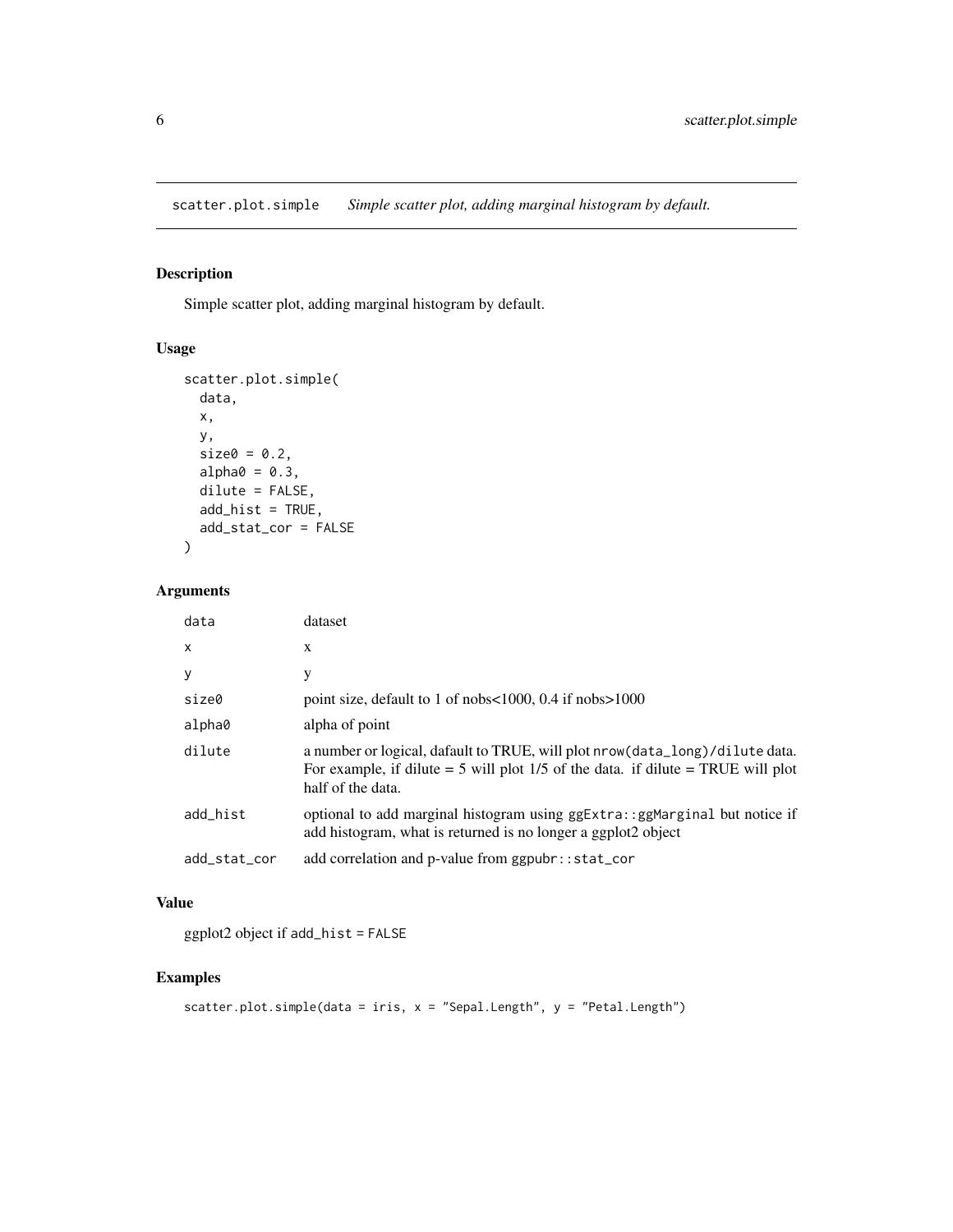<span id="page-6-0"></span>shap.importance *Variable importance as measured by mean absolute SHAP value.*

#### Description

Variable importance as measured by mean absolute SHAP value.

#### Usage

```
shap.importance(data_long, names_only = FALSE, top_n = Inf)
```
#### Arguments

| data_long    | a long format data of SHAP values from shap, prep |
|--------------|---------------------------------------------------|
| $names_only$ | If TRUE, returns variable names only.             |
| top_n        | How many variables to be returned?                |

# Value

returns data.table with average absolute SHAP values per variable, sorted in decreasing order of importance.

#### Examples

shap.importance(shap\_long\_iris)

```
shap.importance(shap_long_iris, names_only = 1)
```
shap.plot.dependence *SHAP dependence plot and interaction plot, optional to be colored by a selected feature*

#### **Description**

This function by default makes a simple dependence plot with feature values on the x-axis and SHAP values on the y-axis, optional to color by another feature. It is optional to use a different variable for SHAP values on the y-axis, and color the points by the feature value of a designated variable. Not colored if color\_feature is not supplied. If data\_int (the SHAP interaction values dataset) is supplied, it will plot the interaction effect between y and x on the y-axis. Dependence plot is easy to make if you have the SHAP values dataset from predict.xgb.Booster or predict.lgb.Booster. It is not necessary to start with the long format data, but since that is used for the summary plot, we just continue to use it here.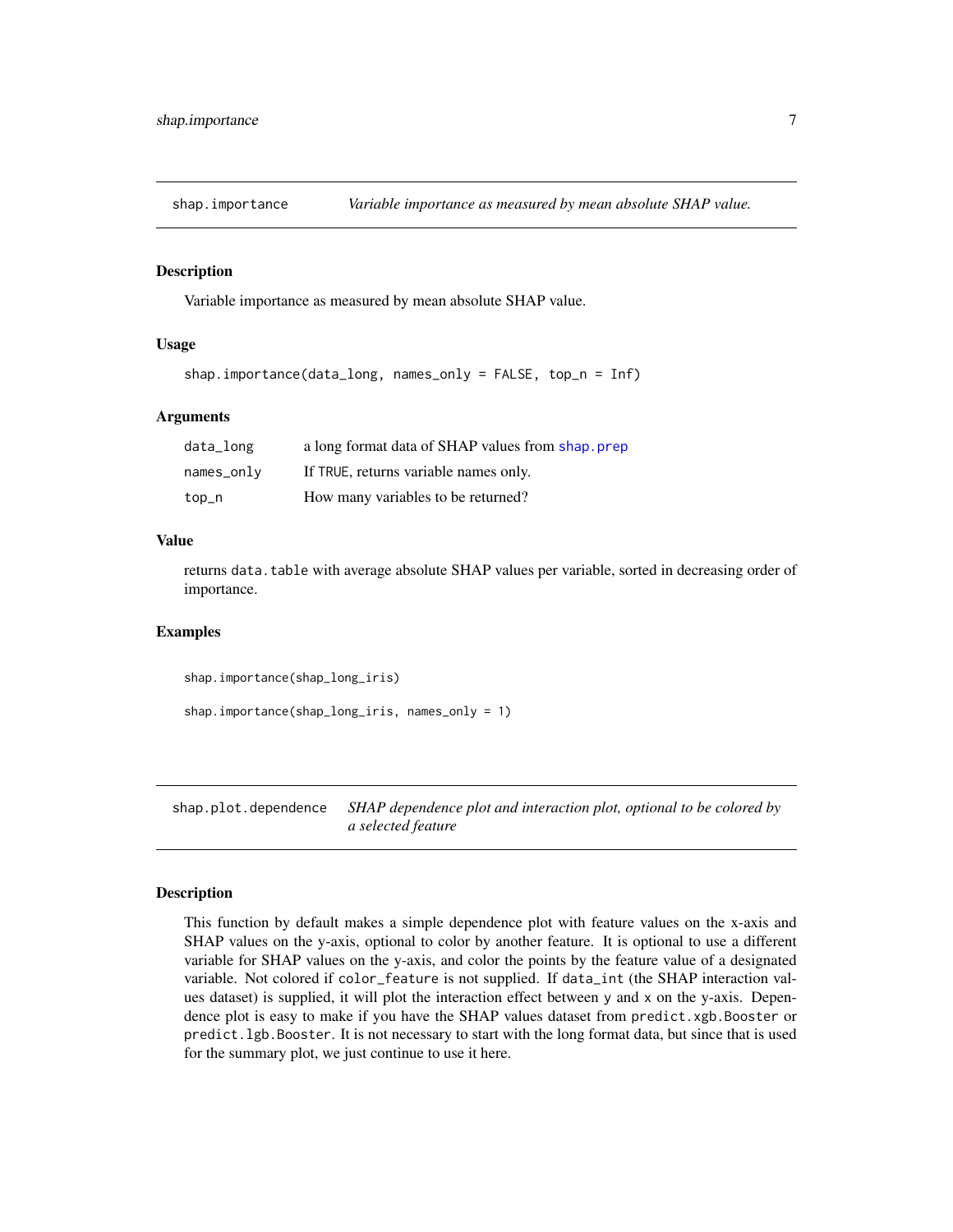# Usage

```
shap.plot.dependence(
 data_long,
 x,
 y = NULL,color_feature = NULL,
 data_int = NULL,
 dilute = FALSE,
 smooth = TRUE,size0 = NULL,add_hist = FALSE,
 add_stat_cor = FALSE,
 alpha = NULL,
 jitter_height = 0,
 jitter\_width = 0,...
\mathcal{L}
```
# Arguments

| data_long     | the long format SHAP values from shap.prep                                                                                                                                                                                                                    |
|---------------|---------------------------------------------------------------------------------------------------------------------------------------------------------------------------------------------------------------------------------------------------------------|
| X             | which feature to show on x-axis, it will plot the feature value                                                                                                                                                                                               |
| У             | which shap values to show on y-axis, it will plot the SHAP value of that feature.<br>y is default to x, if y is not provided, just plot the SHAP values of x on the y-axis                                                                                    |
| color_feature | which feature value to use for coloring, color by the feature value. If "auto", will<br>select the feature "c" minimizing the variance of the shap value given x and c,<br>which can be viewed as a heuristic for the strongest interaction.                  |
| data int      | the 3-dimention SHAP interaction values array. if data_int is supplied, y-axis<br>will plot the interaction values of $y$ (vs. x). data_int is obtained from either<br>predict.xgb.Booster or shap.prep.interaction                                           |
| dilute        | a number or logical, dafault to TRUE, will plot nrow(data_long)/dilute data.<br>For example, if dilute $=$ 5 will plot 20% of the data. As long as dilute $!=$ FALSE,<br>will plot at most half the data                                                      |
| smooth        | optional to add a <i>loess</i> smooth line, default to TRUE.                                                                                                                                                                                                  |
| size0         | point size, default to 1 if nobs<1000, 0.4 if nobs>1000                                                                                                                                                                                                       |
| add_hist      | whether to add histogram using ggMarginal, default to TRUE. But notice the<br>plot after adding histogram is a ggExtraPlot object instead of ggplot2 so can-<br>not add geom to that anymore. Turn the histogram off if you wish to add more<br>ggplot2 geoms |
| add_stat_cor  | add correlation and p-value from ggpubr::stat_cor                                                                                                                                                                                                             |
| alpha         | point transparancy, default to 1 if nobs<1000 else 0.6                                                                                                                                                                                                        |
| jitter_height | amount of vertical jitter (see hight in geom_jitter)                                                                                                                                                                                                          |
| jitter_width  | amount of horizontal jitter (see width in geom_jitter). Use values close to 0,<br>e.g. $0.02$                                                                                                                                                                 |
| $\cdots$      | additional parameters passed to geom_jitter                                                                                                                                                                                                                   |

<span id="page-7-0"></span>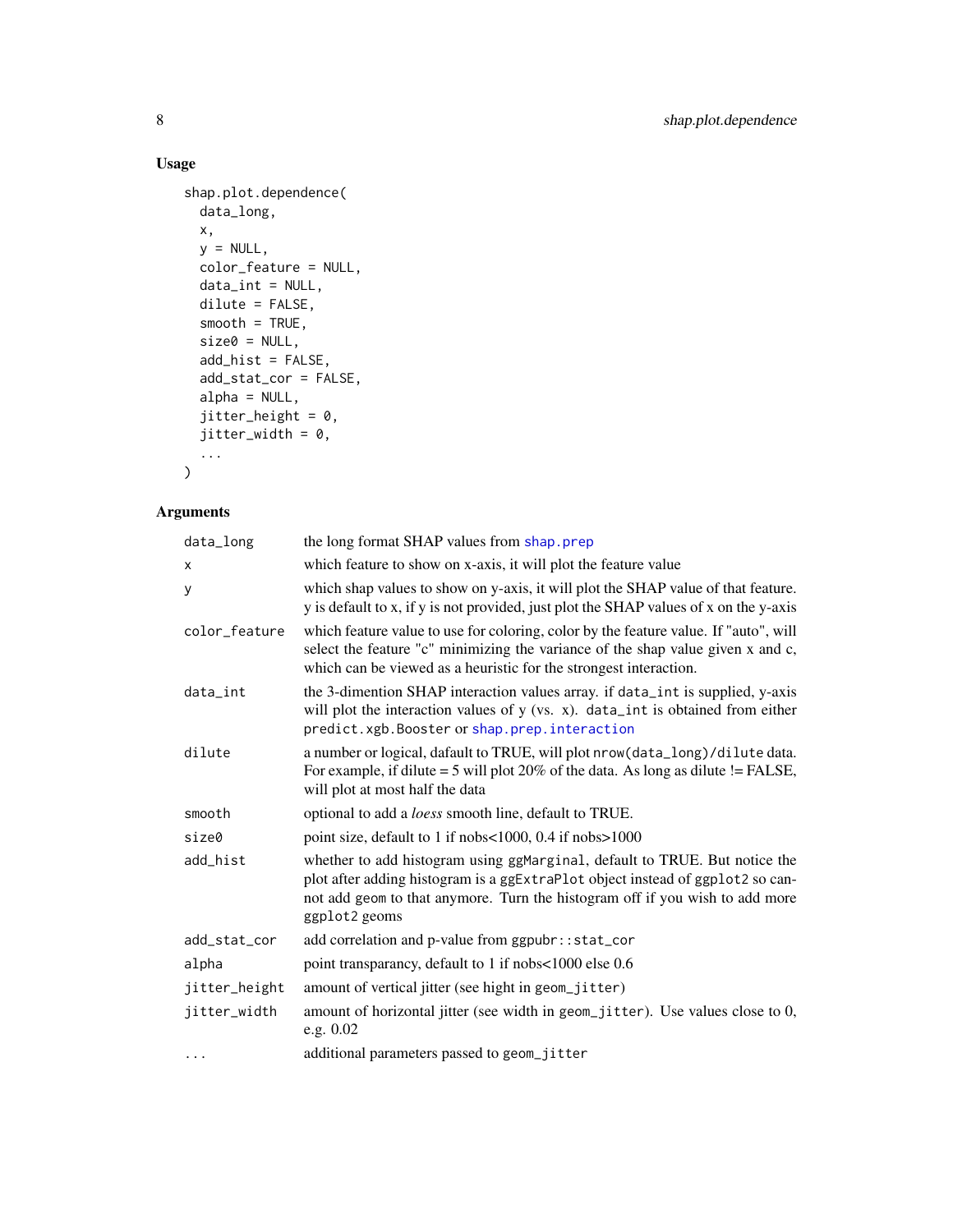### Value

be default a ggplot2 object, based on which you could add more geom layers.

```
# **SHAP dependence plot**
# 1. simple dependence plot with SHAP values of x on the y axis
shap.plot.dependence(data_long = shap_long_iris, x="Petal.Length",
                     add_hist = TRUE, add_stat_cor = TRUE)
# 2. can choose a different SHAP values on the y axis
shap.plot.dependence(data_long = shap_long_iris, x="Petal.Length",
                           y = "Petal.Width")# 3. color by another feature's feature values
shap.plot.dependence(data_long = shap_long_iris, x="Petal.Length",
                           color_feature = "Petal.Width")
# 4. choose 3 different variables for x, y, and color
shap.plot.dependence(data_long = shap_long_iris, x="Petal.Length",
                           y = "Petal.Width", color_feature = "Petal.Width")
# Optional to add hist or remove smooth line, optional to plot fewer data (make plot quicker)
shap.plot.dependence(data_long = shap_long_iris, x="Petal.Length",
                     y = "Petal.Width", color_feature = "Petal.Width",
                     add\_hist = TRUE, smooth = FALSE, dilute = 3)# to make a list of plot
plot_list <- lapply(names(iris)[2:3], shap.plot.dependence, data_long = shap_long_iris)
# **SHAP interaction effect plot **
# To get the interaction SHAP dataset for plotting, need to get `shap_int` first:
mod1 = xgboost::xgboost(
 data = as.matrix(iris[,-5]), label = iris$Species,
 gamma = 0, eta = 1, lambda = 0, nrounds = 1, verbose = FALSE)
# Use either:
data_int <- shap.prep.interaction(xgb_mod = mod1,
                                  X_train = as.matrix(iris[,-5]))
# or:
shap_int <- predict(mod1, as.matrix(iris[,-5]),
                    predinteraction = TRUE)
# if data_int is supplied, y axis will plot the interaction values of y (vs. x)
shap.plot.dependence(data_long = shap_long_iris,
                           data_int = shap_int_iris,
                           x="Petal.Length",
                           y = "Petal.Width",
                           color_feature = "Petal.Width")
```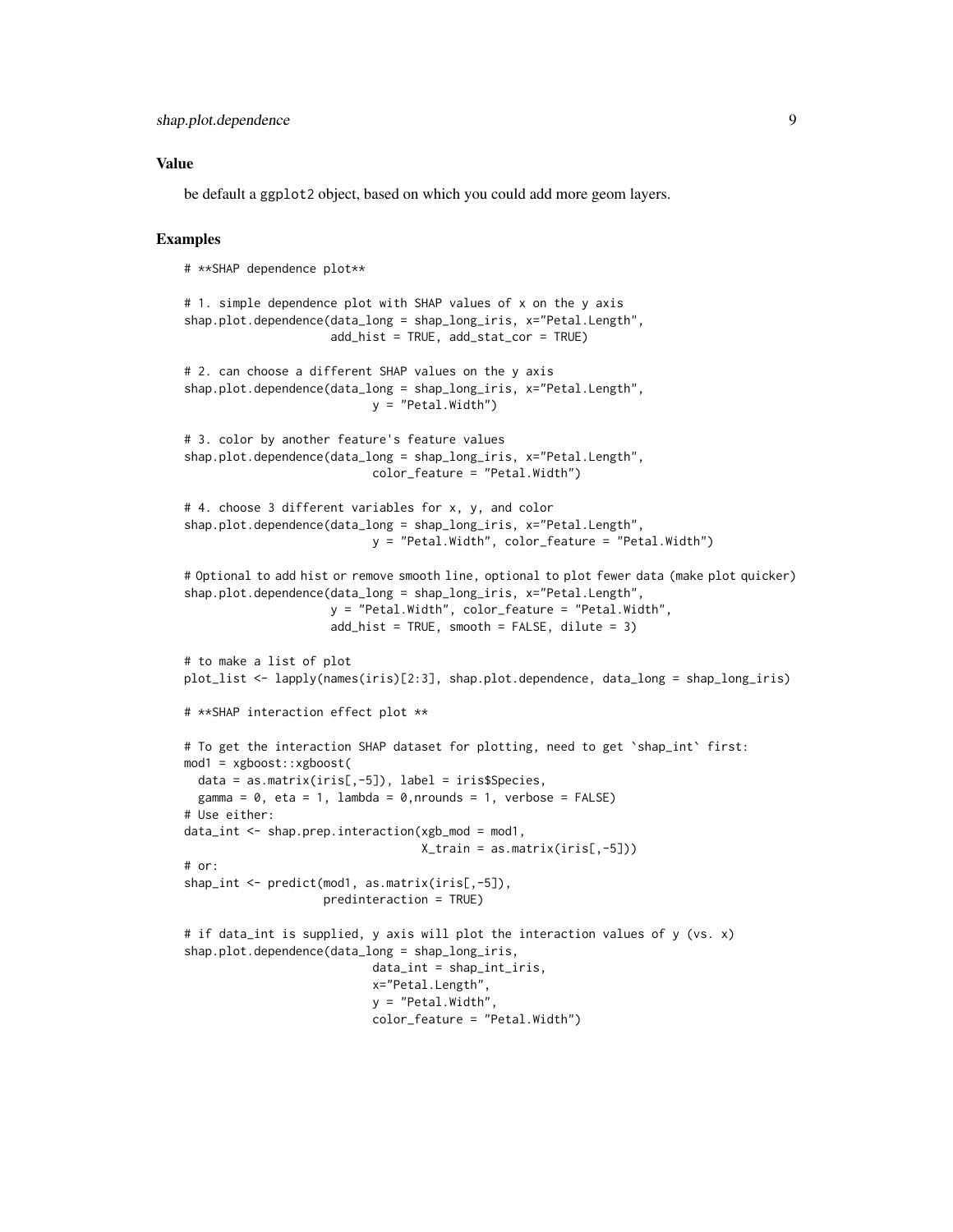# <span id="page-9-0"></span>Description

The force/stack plot, optional to zoom in at certain x-axis location or zoom in a specific cluster of observations.

### Usage

```
shap.plot.force_plot(
 shapobs,
 id = "sorted_id",
 zoom_in_location = NULL,
 y_parent_limit = NULL,
 y_zoomin_limit = NULL,
 zoom_in = TRUE,zoom_in_group = NULL
)
```
# Arguments

| shapobs                           | The dataset obtained by shap.prep.stack.data.                 |
|-----------------------------------|---------------------------------------------------------------|
| id                                | the id variable.                                              |
| zoom_in_location                  |                                                               |
|                                   | where to zoom in, default at place of 60 percent of the data. |
| y_parent_limit set y-axis limits. |                                                               |
|                                   | y_zoomin_limit $c(a,b)$ to limit the y-axis in zoom-in.       |
| zoom_in                           | default to TRUE, zoom in by ggforce::facet_zoom.              |
| zoom_in_group                     | optional to zoom in certain cluster.                          |

```
# **SHAP force plot**
plot_data <- shap.prep.stack.data(shap_contrib = shap_values_iris,
                                  n_{\text{g}roups} = 4)
shap.plot.force_plot(plot_data)
shap.plot.force_plot(plot_data, zoom_in_group = 2)
# plot all the clusters:
shap.plot.force_plot_bygroup(plot_data)
```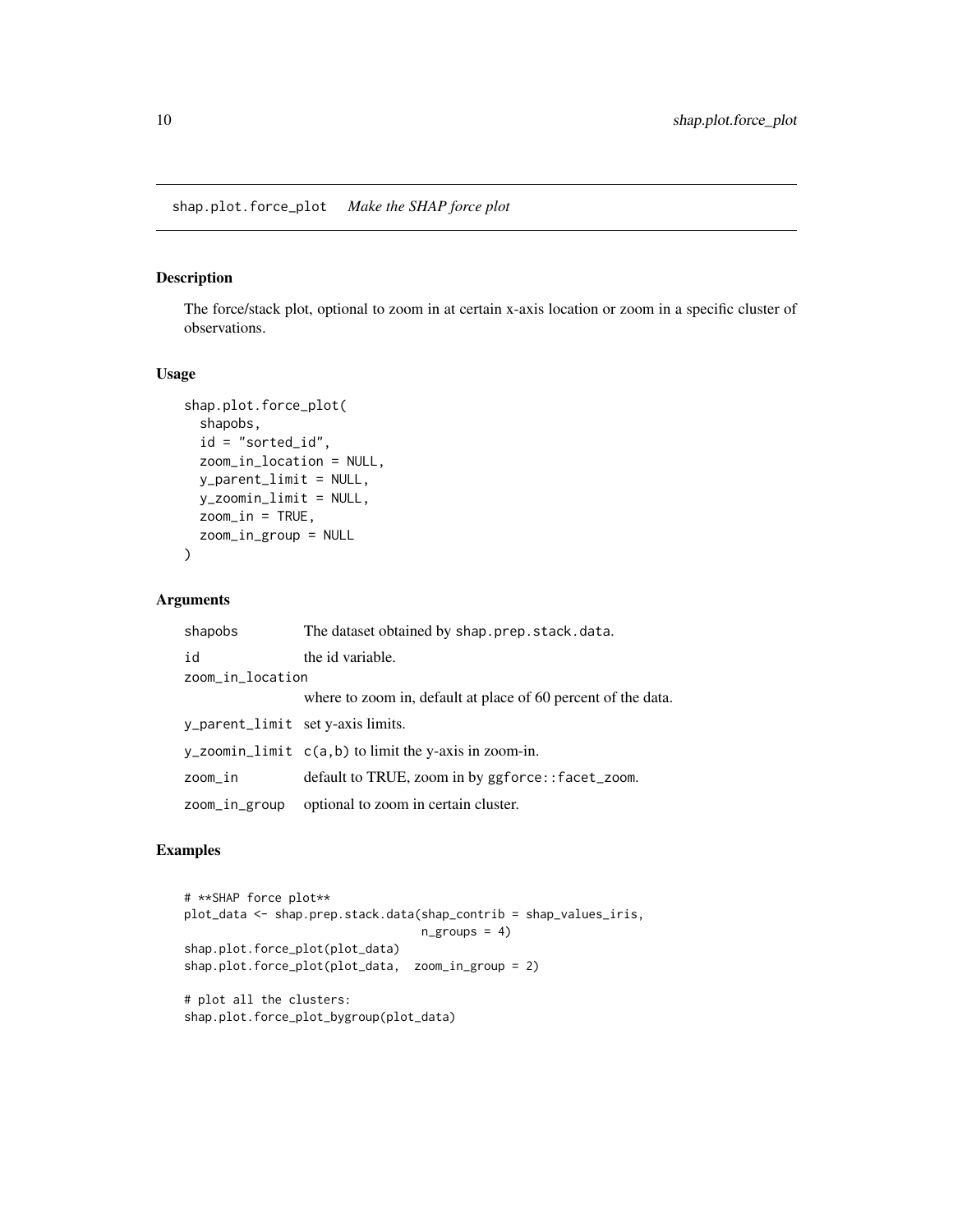<span id="page-10-2"></span><span id="page-10-0"></span>shap.plot.force\_plot\_bygroup

*Make the stack plot, optional to zoom in at certain x or certain cluster*

#### Description

A collective display of zoom-in plots: one plot for every group of the clustered observations.

#### Usage

```
shap.plot.force_plot_bygroup(shapobs, id = "sorted_id", y_parent_limit = NULL)
```
#### Arguments

| shapobs                           | The dataset obtained by shap.prep.stack.data. |
|-----------------------------------|-----------------------------------------------|
| id                                | the id variable.                              |
| y_parent_limit set y-axis limits. |                                               |

# Examples

```
# **SHAP force plot**
plot_data <- shap.prep.stack.data(shap_contrib = shap_values_iris,
                                   n_{\text{groups}} = 4shap.plot.force_plot(plot_data)
shap.plot.force_plot(plot_data, zoom_in_group = 2)
# plot all the clusters:
```

```
shap.plot.force_plot_bygroup(plot_data)
```
<span id="page-10-1"></span>shap.plot.summary *SHAP summary plot core function using the long format SHAP values*

#### Description

The summary plot (a sina plot) uses a long format data of SHAP values. The SHAP values could be obtained from either a XGBoost/LightGBM model or a SHAP value matrix using [shap.values](#page-18-1). So this summary plot function normally follows the long format dataset obtained using shap.values. If you want to start with a model and data  $X$ , use [shap.plot.summary.wrap1](#page-12-1). If you want to use a self-derived dataset of SHAP values, use [shap.plot.summary.wrap2](#page-13-1). If a list named **new\_labels** is provided in the global environment (new\_labels is pre-loaded by the package as NULL), the plots will use that list to label the variables, here is an example of such a list (the default labels): [labels\\_within\\_package](#page-2-1).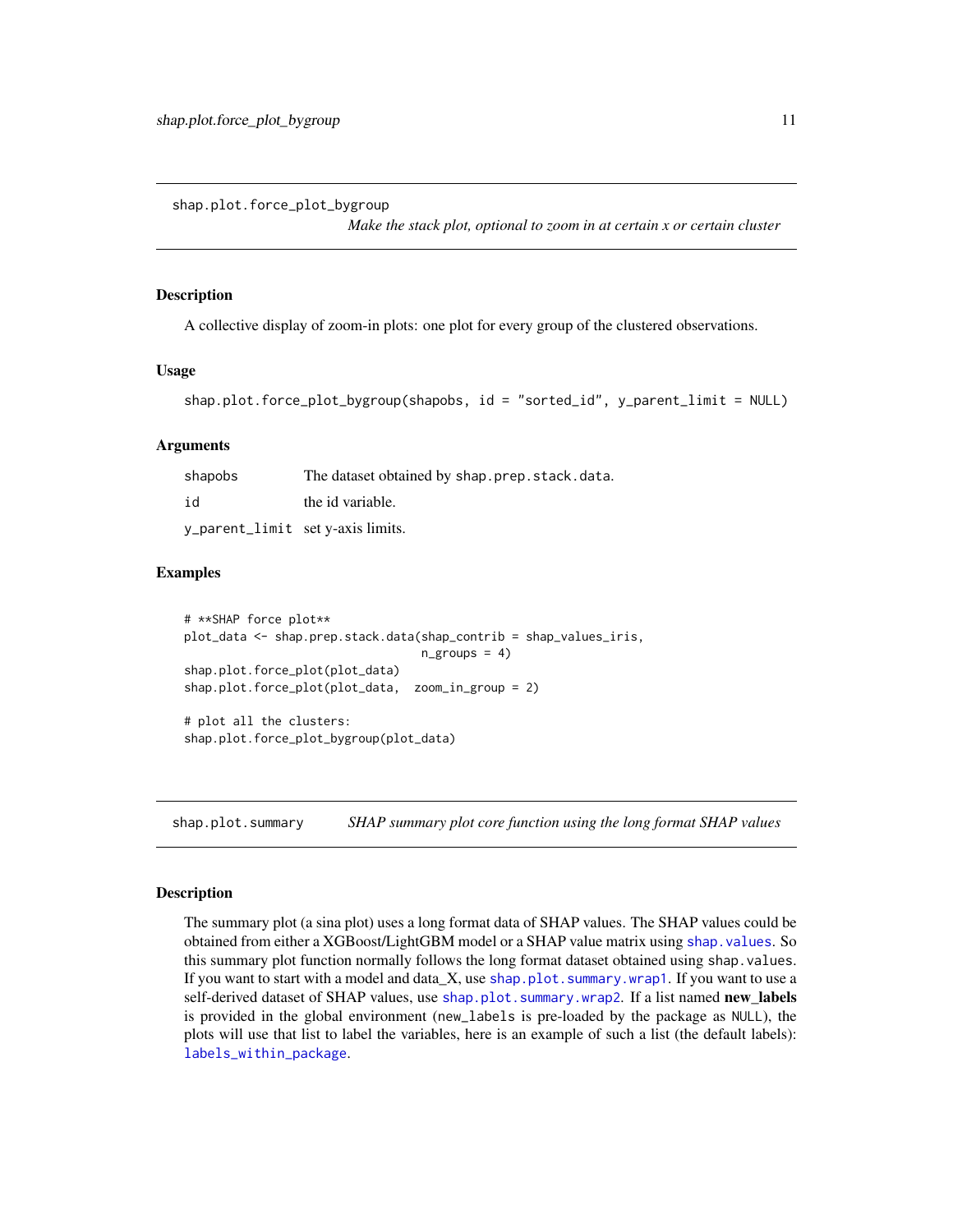# Usage

```
shap.plot.summary(
  data_long,
 x_bound = NULL,
 dilute = FALSE,
 scientific = FALSE,
 my_format = NULL
)
```
# Arguments

| data_long  | a long format data of SHAP values from shap, prep                                                                                                                                                                                                                                                                                                                                                                                 |
|------------|-----------------------------------------------------------------------------------------------------------------------------------------------------------------------------------------------------------------------------------------------------------------------------------------------------------------------------------------------------------------------------------------------------------------------------------|
| x_bound    | use to set horizontal axis limit in the plot                                                                                                                                                                                                                                                                                                                                                                                      |
| dilute     | being numeric or logical (TRUE/FALSE), it aims to help make the test plot for<br>large amount of data faster. If dilute $=$ 5 will plot 1/5 of the data. If dilute<br>$=$ TRUE or a number, will plot at most half points per feature, so the plotting<br>won't be too slow. If you put dilute too high, at least 10 points per feature would<br>be kept. If the dataset is too small after dilution, will just plot all the data |
| scientific | show the mean SHAP in scientific format. If TRUE, label format is 0.0E-0,<br>default to FALSE, and the format will be 0.000                                                                                                                                                                                                                                                                                                       |
| my_format  | supply your own number format if you really want                                                                                                                                                                                                                                                                                                                                                                                  |

#### Value

returns a ggplot2 object, could add further layers.

```
data("iris")
X1 = as_matrix(iris[, -5])mod1 = xgboost::xgboost(
  data = X1, label = iris$Species, gamma = 0, eta = 1,
  lambda = 0, nrounds = 1, verbose = FALSE)
# shap.values(model, X_dataset) returns the SHAP
# data matrix and ranked features by mean|SHAP|
shap_values <- shap.values(xgb_model = mod1, X_train = X1)
shap_values$mean_shap_score
shap_values_iris <- shap_values$shap_score
# shap.prep() returns the long-format SHAP data from either model or
shap_long_iris <- shap.prep(xgb_model = mod1, X_train = X1)
# is the same as: using given shap_contrib
shap_long_iris <- shap.prep(shap_contrib = shap_values_iris, X_train = X1)
# **SHAP summary plot**
shap.plot.summary(shap_long_iris, scientific = TRUE)
```

```
shap.plot.summary(shap_long_iris, x_bound = 1.5, dilute = 10)
```
<span id="page-11-0"></span>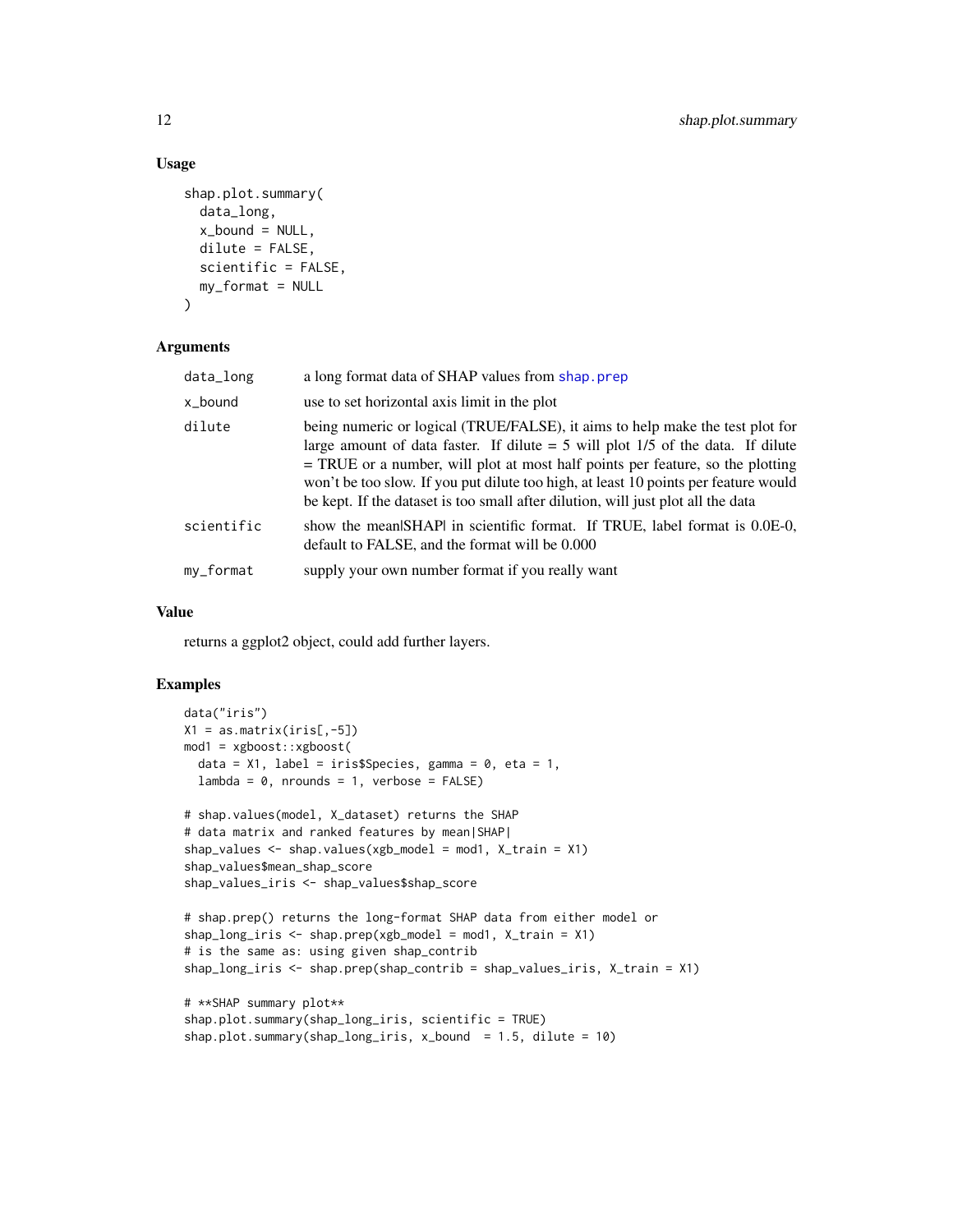# <span id="page-12-0"></span>shap.plot.summary.wrap1 13

```
# Alternatives options to make the same plot:
# option 1: from the xgboost model
shap.plot.summary.wrap1(mod1, X = as_matrix(iris[, -5]), top_n = 3)
# option 2: supply a self-made SHAP values dataset
# (e.g. sometimes as output from cross-validation)
shap.plot.summary.wrap2(shap_score = shap_values_iris, X = X1, top_n = 3)
```
<span id="page-12-1"></span>shap.plot.summary.wrap1

*A wrapped function to make summary plot from model object and predictors*

# Description

shap.plot.summary.wrap1 wraps up function [shap.prep](#page-14-1) and [shap.plot.summary](#page-10-1)

#### Usage

shap.plot.summary.wrap1(model, X, top\_n, dilute = FALSE)

#### Arguments

| model  | the model                                                                                                                                                                                                                                                                                                                                                                                                                       |
|--------|---------------------------------------------------------------------------------------------------------------------------------------------------------------------------------------------------------------------------------------------------------------------------------------------------------------------------------------------------------------------------------------------------------------------------------|
| x      | the dataset of predictors used for calculating SHAP                                                                                                                                                                                                                                                                                                                                                                             |
| top_n  | how many predictors you want to show in the plot (ranked)                                                                                                                                                                                                                                                                                                                                                                       |
| dilute | being numeric or logical (TRUE/FALSE), it aims to help make the test plot for<br>large amount of data faster. If dilute $=$ 5 will plot 1/5 of the data. If dilute<br>= TRUE or a number, will plot at most half points per feature, so the plotting<br>won't be too slow. If you put dilute too high, at least 10 points per feature would<br>be kept. If the dataset is too small after dilution, will just plot all the data |

```
data("iris")
X1 = as_matrix(iris[, -5])mod1 = xgboost::xgboost(
  data = X1, label = iris$Species, gamma = 0, eta = 1,
  lambda = 0, nrounds = 1, verbose = FALSE)
# shap.values(model, X_dataset) returns the SHAP
# data matrix and ranked features by mean|SHAP|
shap_values <- shap.values(xgb_model = mod1, X_train = X1)
shap_values$mean_shap_score
shap_values_iris <- shap_values$shap_score
```

```
# shap.prep() returns the long-format SHAP data from either model or
shap\_long\_iris \leftarrow shap.prep(xgb\_model = mod1, X_train = X1)
```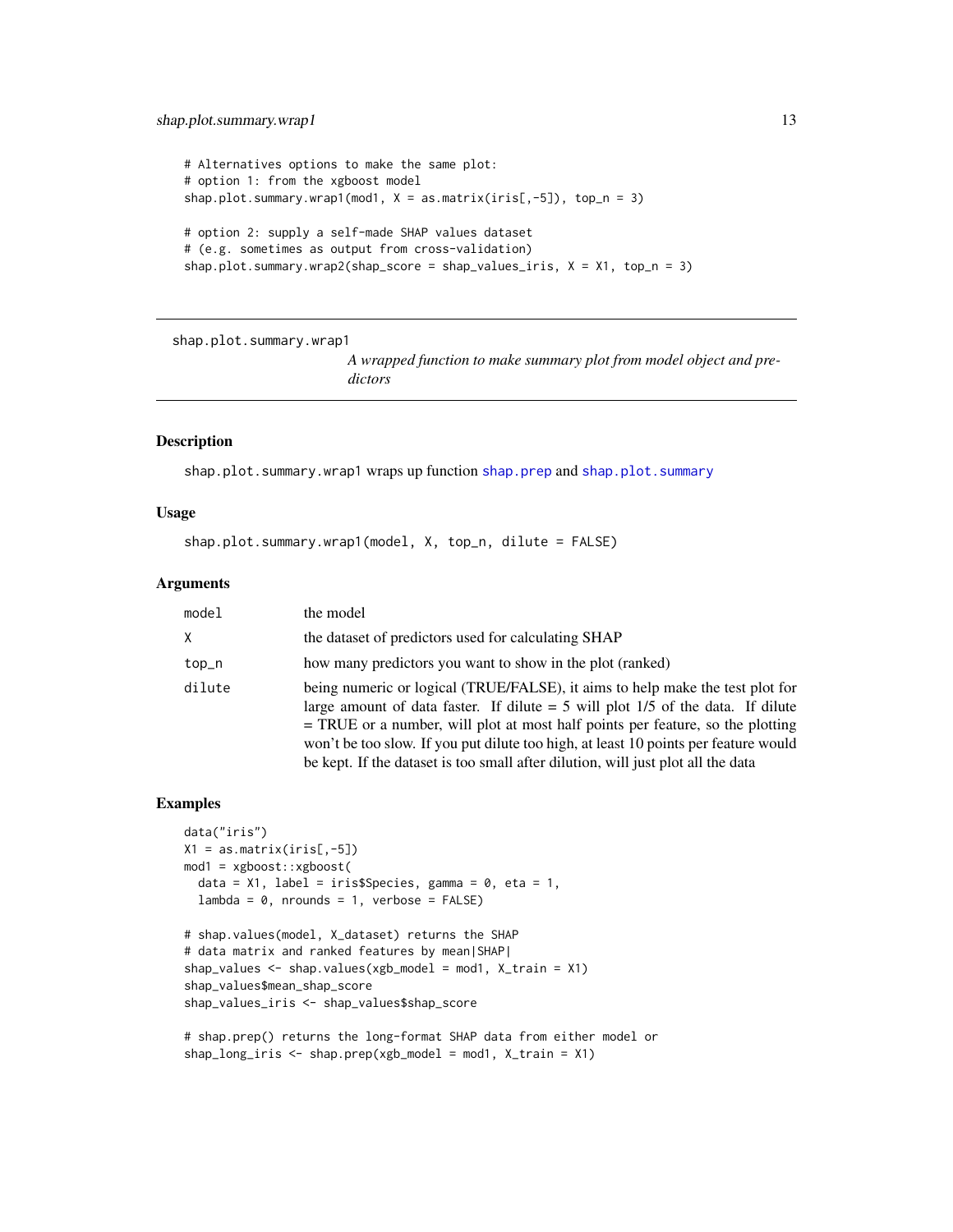```
# is the same as: using given shap_contrib
shap_long_iris <- shap.prep(shap_contrib = shap_values_iris, X_train = X1)
# **SHAP summary plot**
shap.plot.summary(shap_long_iris, scientific = TRUE)
shap.plot.summary(shap_long_iris, x_bound = 1.5, dilute = 10)
# Alternatives options to make the same plot:
# option 1: from the xgboost model
shap.plot.summary.wrap1(mod1, X = as.matrix(iris[, -5]), top_n = 3)
# option 2: supply a self-made SHAP values dataset
# (e.g. sometimes as output from cross-validation)
shap.plot.summary.wrap2(shap_score = shap_values_iris, X = X1, top_n = 3)
```
<span id="page-13-1"></span>shap.plot.summary.wrap2

*A wrapped function to make summary plot from given SHAP values matrix*

#### Description

shap.plot.summary.wrap2 wraps up function [shap.prep](#page-14-1) and [shap.plot.summary](#page-10-1). Since SHAP matrix could be returned from cross-validation instead of only one model, here the wrapped [shap.prep](#page-14-1) takes the SHAP score matrix shap\_score as input

### Usage

```
shap.plot.summary.wrap2(shap_score, X, top_n, dilute = FALSE)
```
#### Arguments

| shap_score | the SHAP values dataset, could be obtained by shap.prep                                                                                                                                                                                                                                                                                                                                                                         |
|------------|---------------------------------------------------------------------------------------------------------------------------------------------------------------------------------------------------------------------------------------------------------------------------------------------------------------------------------------------------------------------------------------------------------------------------------|
| X          | the dataset of predictors used for calculating SHAP values                                                                                                                                                                                                                                                                                                                                                                      |
| top_n      | how many predictors you want to show in the plot (ranked)                                                                                                                                                                                                                                                                                                                                                                       |
| dilute     | being numeric or logical (TRUE/FALSE), it aims to help make the test plot for<br>large amount of data faster. If dilute $=$ 5 will plot 1/5 of the data. If dilute<br>= TRUE or a number, will plot at most half points per feature, so the plotting<br>won't be too slow. If you put dilute too high, at least 10 points per feature would<br>be kept. If the dataset is too small after dilution, will just plot all the data |

```
data("iris")
X1 = as.matrix(iris[, -5])mod1 = xgboost::xgboost(
  data = X1, label = iris$Species, gamma = 0, eta = 1,
  lambda = 0, nrounds = 1, verbose = FALSE)
```
<span id="page-13-0"></span>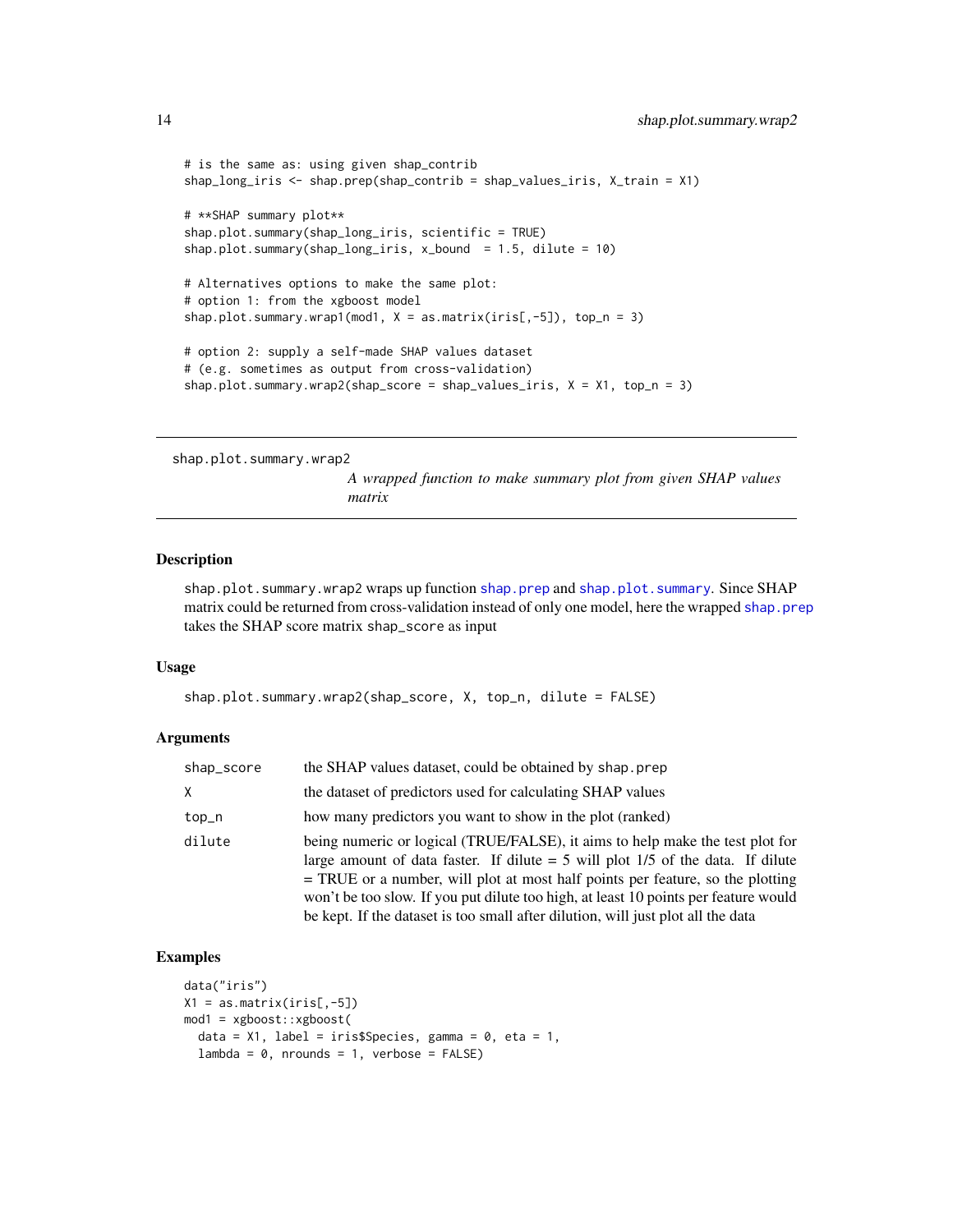#### <span id="page-14-0"></span>shap.prep 15

```
# shap.values(model, X_dataset) returns the SHAP
# data matrix and ranked features by mean|SHAP|
shap_values \leq shap.values(xgb_model = mod1, X_train = X1)
shap_values$mean_shap_score
shap_values_iris <- shap_values$shap_score
# shap.prep() returns the long-format SHAP data from either model or
shap\_long\_iris \leq - shap.prep(xgb\_model = mod1, X_train = X1)# is the same as: using given shap_contrib
shap_long_iris <- shap.prep(shap_contrib = shap_values_iris, X_train = X1)
# **SHAP summary plot**
shap.plot.summary(shap_long_iris, scientific = TRUE)
shap.plot.summary(shap_long_iris, x_bound = 1.5, dilute = 10)
# Alternatives options to make the same plot:
# option 1: from the xgboost model
shap.plot.summary.wrap1(mod1, X = as_matrix(iris[, -5]), top_n = 3)
# option 2: supply a self-made SHAP values dataset
# (e.g. sometimes as output from cross-validation)
shap.plot.summary.wrap2(shap_score = shap_values_iris, X = X1, top_n = 3)
```
<span id="page-14-1"></span>

```
shap.prep Prepare SHAP values into long format for plotting
```
#### Description

Produce a dataset of 6 columns: ID of each observation, variable name, SHAP value, variable values (feature value), deviation of the feature value for each observation (for coloring the point), and the mean SHAP values for each variable. You can view this example dataset included in the package: [shap\\_long\\_iris](#page-19-1)

#### Usage

```
shap.prep(
  xgb_model = NULL,
  shape_{control} = NULL,
  X_train,
  top_n = NULL,var_cat = NULL\lambda
```
#### Arguments

| xgb_model    | an XGBoost (or LightGBM) model object, will derive the SHAP values from it                                                       |
|--------------|----------------------------------------------------------------------------------------------------------------------------------|
| shap_contrib | optional to directly supply a SHAP values dataset. If supplied, it will overwrite<br>the xgb_model if xgb_model is also supplied |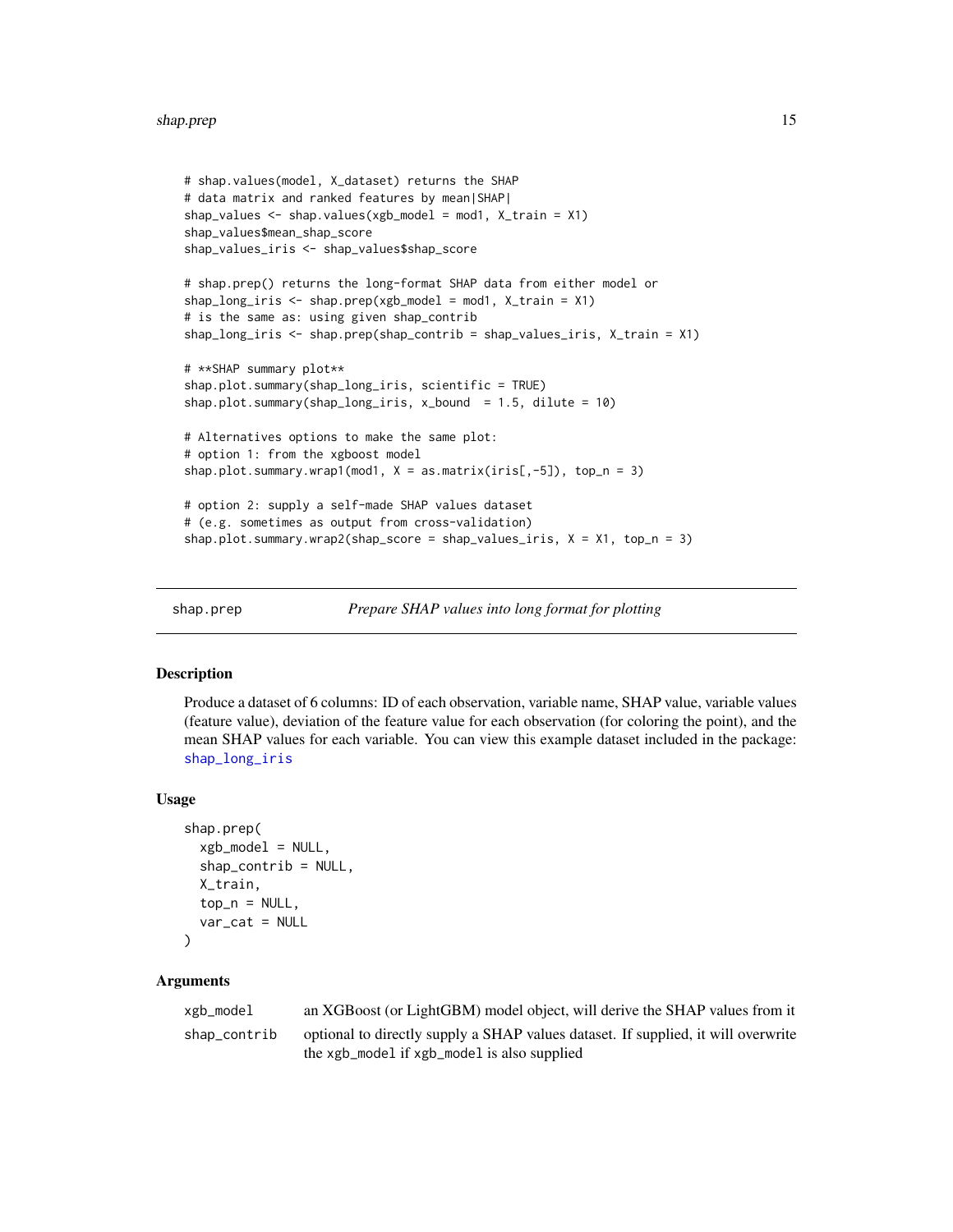| X_train | the dataset of predictors used to calculate SHAP values, it provides feature val-<br>ues to the plot, must be supplied |
|---------|------------------------------------------------------------------------------------------------------------------------|
| top_n   | to choose top_n variables ranked by mean SHAP if needed                                                                |
| var cat | if supplied, will provide long format data, grouped by this categorical variable                                       |

#### Details

The ID variable is added for each observation in the shap\_contrib dataset for better tracking, it is created as 1:nrow(shap\_contrib) before melting shap\_contrib into long format.

# Value

a long-format data.table, named as shap\_long

```
data("iris")
X1 = as_matrix(iris[, -5])mod1 = xgboost::xgboost(
  data = X1, label = iris$Species, gamma = 0, eta = 1,
  lambda = 0, nrounds = 1, verbose = FALSE)
# shap.values(model, X_dataset) returns the SHAP
# data matrix and ranked features by mean|SHAP|
shap_values <- shap.values(xgb_model = mod1, X_train = X1)
shap_values$mean_shap_score
shap_values_iris <- shap_values$shap_score
# shap.prep() returns the long-format SHAP data from either model or
shap_long_iris <- shap.prep(xgb_model = mod1, X_train = X1)
# is the same as: using given shap_contrib
shap_long_iris <- shap.prep(shap_contrib = shap_values_iris, X_train = X1)
# **SHAP summary plot**
shap.plot.summary(shap_long_iris, scientific = TRUE)
shap.plot.summary(shap_long_iris, x_bbound = 1.5, dilute = 10)
# Alternatives options to make the same plot:
# option 1: from the xgboost model
shap.plot.summary.wrap1(mod1, X = as_matrix(iris[, -5]), top_n = 3)
# option 2: supply a self-made SHAP values dataset
# (e.g. sometimes as output from cross-validation)
shap.plot.summary.wrap2(shap_score = shap_values_iris, X = X1, top_n = 3)
####
#
# use 'var_cat' to add a categorical variable, output the long-format data differently:
library("data.table")
data("iris")
set.seed(123)
iris$Group <- 0
iris[sample(1:nrow(iris), nrow(iris)/2), "Group"] <- 1
```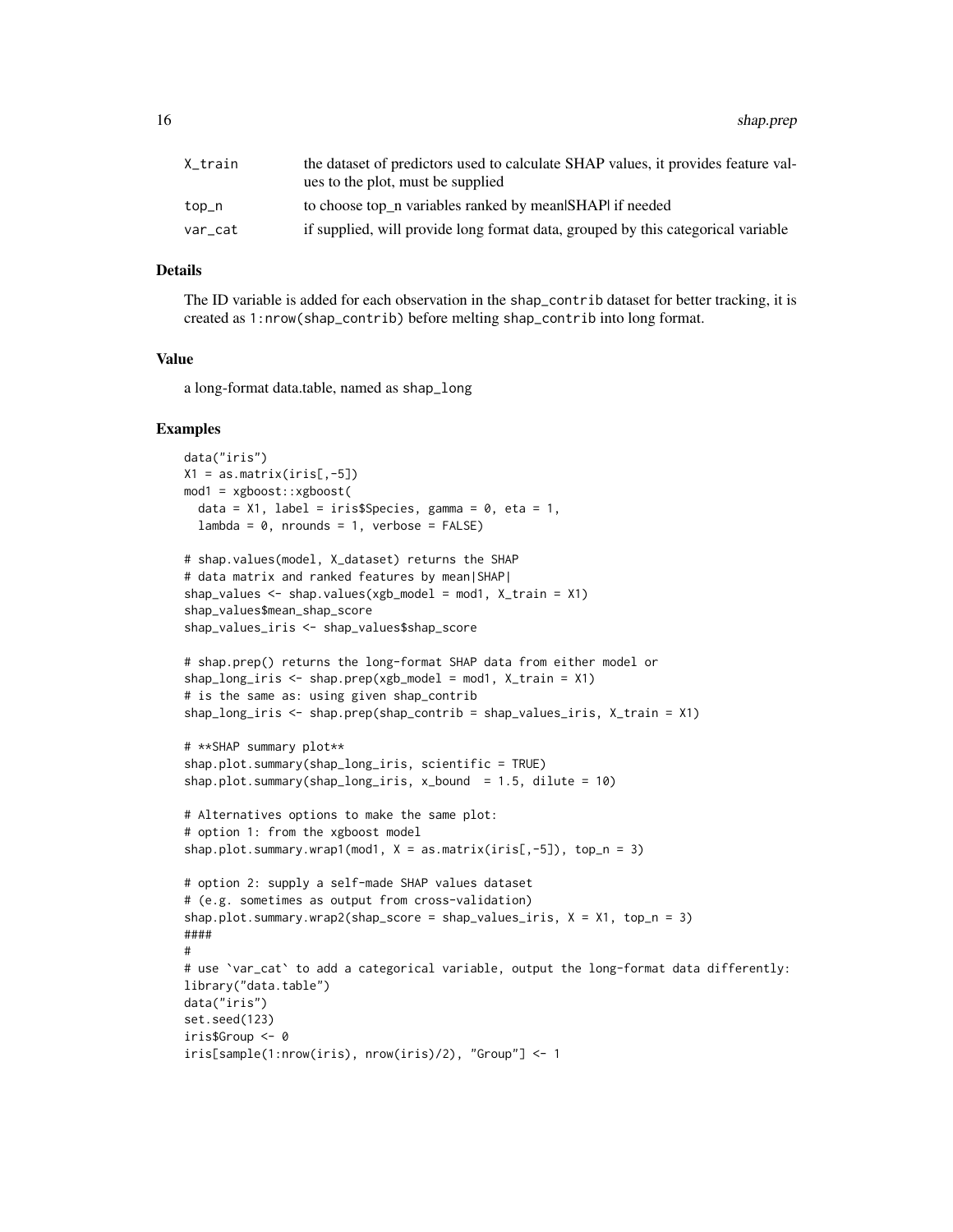```
data.table::setDT(iris)
X_train = as.matrix(iris[,c(colnames(iris)[1:4], "Group"), with = FALSE])
mod1 = xgboost::xgboost(
 data = X_train, label = iris$Species, gamma = 0, eta = 1,
  lambda = 0, nrounds = 1, verbose = FALSE)
shap_long2 <- shap.prep(xgb_model = mod1, X_train = X_train, var_cat = "Group")
# **SHAP summary plot**
shap.plot.summary(shap_long2, scientific = TRUE) +
  ggplot2::facet_wrap(~ Group)
```
<span id="page-16-1"></span>shap.prep.interaction *Prepare the interaction SHAP values from predict.xgb.Booster*

#### **Description**

shap.prep.interaction just runs shap\_int <-predict(xgb\_mod,(X\_train),predinteraction = TRUE), thus it may not be necessary. Read more about the xgboost predict function at xgboost::predict.xgb.Booster. Note that this functionality is unavailable for LightGBM models.

#### Usage

shap.prep.interaction(xgb\_model, X\_train)

# Arguments

| xgb_model | a xgboost model object                               |
|-----------|------------------------------------------------------|
| X_train   | the dataset of predictors used for the xgboost model |

# Value

a 3-dimention array: #obs x #features x #features

#### Examples

```
# To get the interaction SHAP dataset for plotting:
# fit the xgboost model
mod1 = xgboost::xgboost(
  data = as.matrix(iris[,-5]), label = iris$Species,
  gamma = 0, eta = 1, lambda = 0, nrounds = 1, verbose = FALSE)
# Use either:
data_int <- shap.prep.interaction(xgb_mod = mod1,
                                  X_train = as.matrix(iris[,-5]))
# or:
shap_int <- predict(mod1, as.matrix(iris[,-5]),
                    predinteraction = TRUE)
```
# \*\*SHAP interaction effect plot \*\*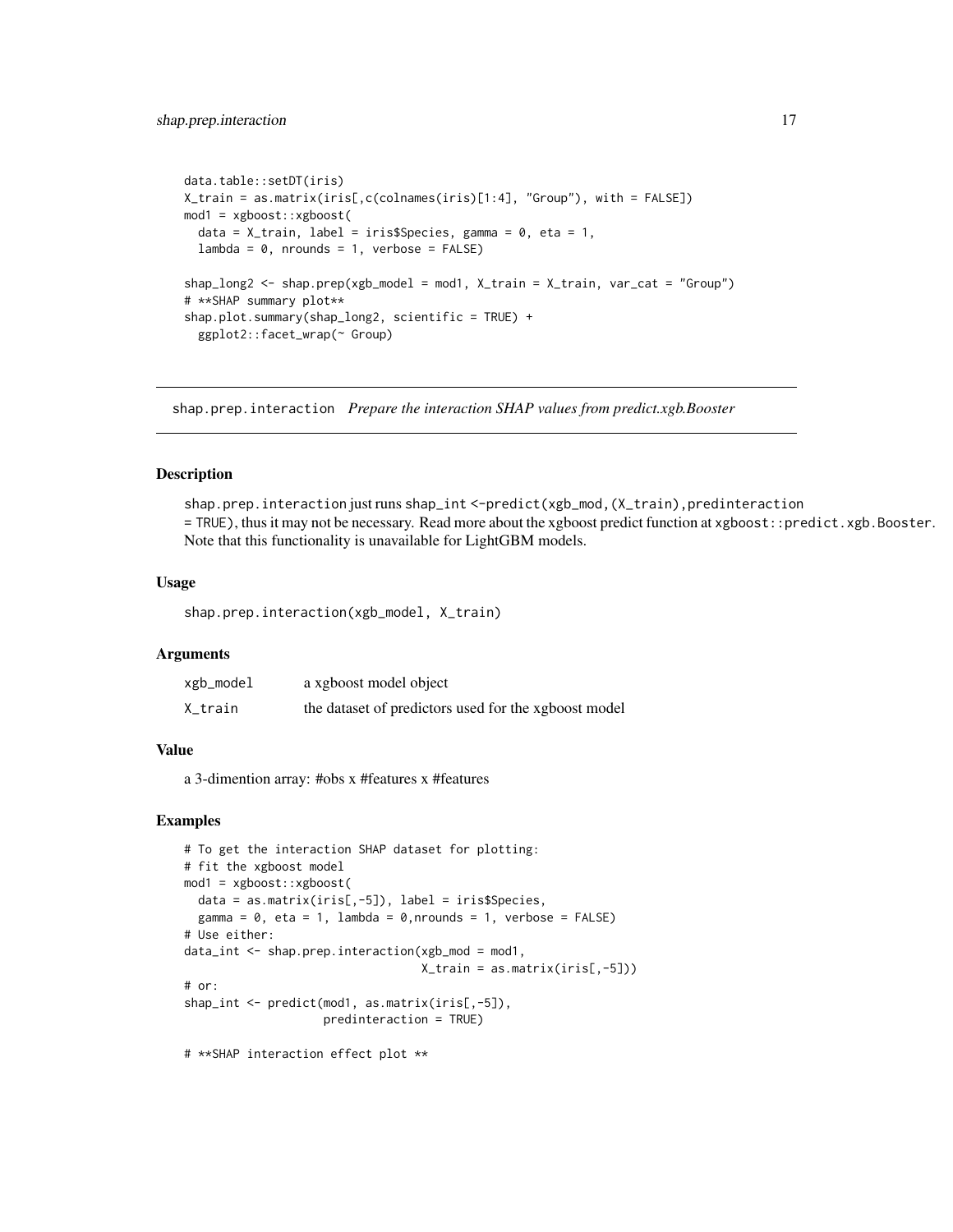```
shap.plot.dependence(data_long = shap_long_iris,
                          data_int = shap_int_iris,
                           x="Petal.Length",
                           y = "Petal.Width",
                           color_feature = "Petal.Width")
```
shap.prep.stack.data *Prepare data for SHAP force plot (stack plot)*

# Description

Make force plot for top\_n features, optional to randomly plot certain portion of the data in case the dataset is large.

# Usage

```
shap.prep.stack.data(
  shap_contrib,
  top_n = NULL,data_percent = 1,
 cluster_method = "ward.D",
 n_groups = 10L
)
```
# Arguments

| shap_contrib | shap_contrib is the SHAP value data returned from predict, here an ID variable<br>is added for each observation in the shap_contrib dataset for better tracking,<br>it is created in the begining as 1:nrow(shap_contrib). The ID matches the<br>output from shap.prep |
|--------------|------------------------------------------------------------------------------------------------------------------------------------------------------------------------------------------------------------------------------------------------------------------------|
| top_n        | integer, optional to show only top_n features, combine the rest                                                                                                                                                                                                        |
| data_percent | what percent of data to plot (to speed up the testing plot). The accepted input<br>range is $(0,1]$ , if observations left is too few, there will be an error from the<br>clustering function                                                                          |
|              | cluster_method default to ward.D, please refer to stats::hclust for details                                                                                                                                                                                            |
| n_groups     | a integer, how many groups to plot in shap.plot.force_plot_bygroup                                                                                                                                                                                                     |

# Value

a dataset for stack plot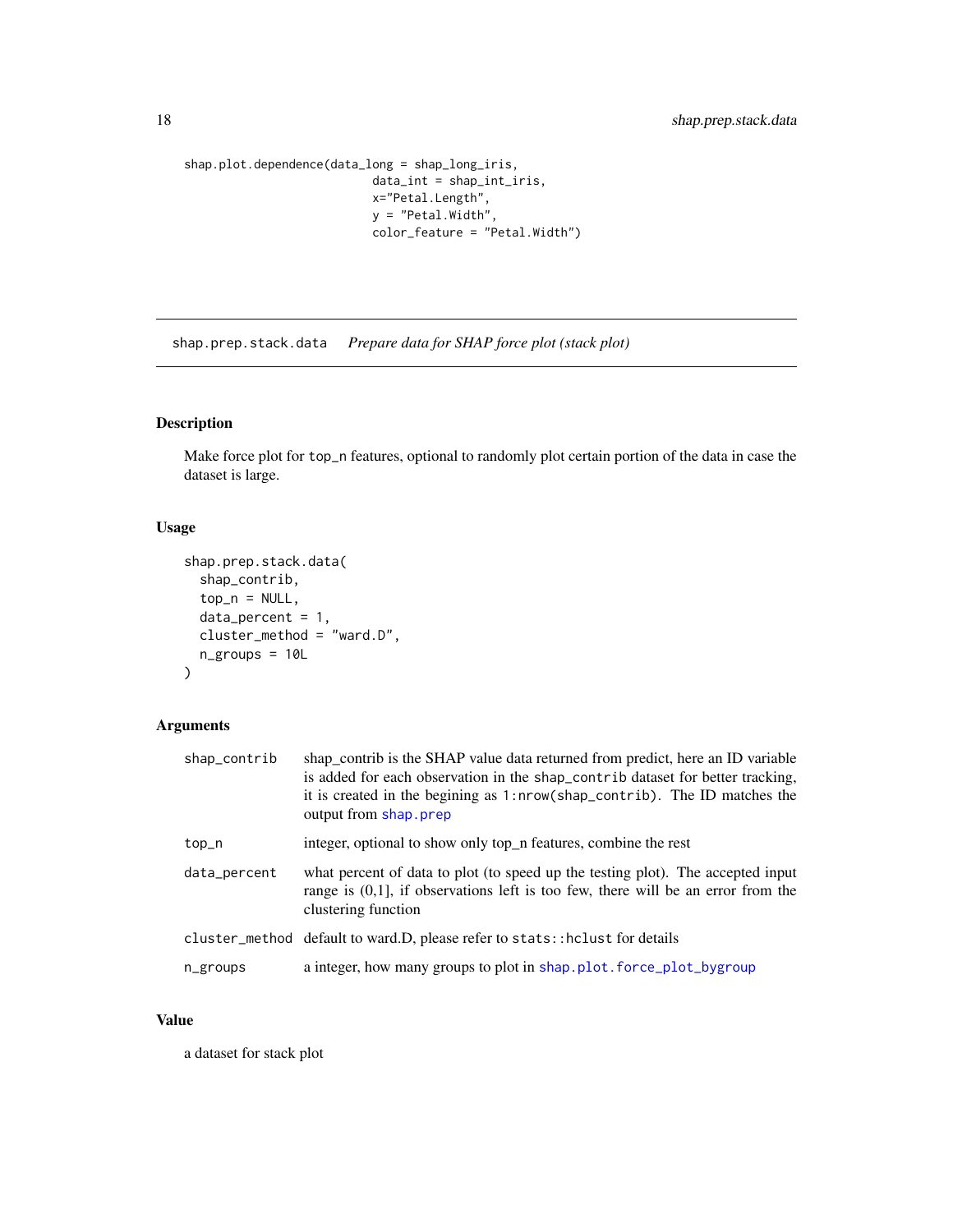# <span id="page-18-0"></span>shap.values 19

### Examples

```
# **SHAP force plot**
plot_data <- shap.prep.stack.data(shap_contrib = shap_values_iris,
                                   n_{\text{groups}} = 4shap.plot.force_plot(plot_data)
shap.plot.force_plot(plot_data, zoom_in_group = 2)
# plot all the clusters:
shap.plot.force_plot_bygroup(plot_data)
```
<span id="page-18-1"></span>shap.values *Get SHAP scores from a trained XGBoost or LightGBM model*

#### Description

shap.values returns a list of three objects from XGBoost or LightGBM model: 1. a dataset (data.table) of SHAP scores. It has the same dimension as the X train); 2. the ranked variable vector by each variable's mean absolute SHAP value, it ranks the predictors by their importance in the model; and 3. The BIAS, which is like an intercept. The rowsum of SHAP values including the BIAS would equal to the predicted value (y\_hat).

# Usage

shap.values(xgb\_model, X\_train)

### Arguments

| xgb_model | an XGBoost or LightGBM model object                                                                            |
|-----------|----------------------------------------------------------------------------------------------------------------|
| X_train   | the dataset of predictors (independent variables) used for calculating SHAP val-<br>ues, it should be a matrix |

#### Value

a list of three elements: the SHAP values as data.table, ranked mean|SHAP|, and BIAS

```
data("iris")
X1 = as_matrix(iris[, -5])mod1 = xgboost::xgboost(
  data = X1, label = iris$Species, gamma = 0, eta = 1,
  lambda = 0, nrounds = 1, verbose = FALSE)
# shap.values(model, X_dataset) returns the SHAP
# data matrix and ranked features by mean|SHAP|
shap_values \leq shap.values(xgb_model = mod1, X_train = X1)
shap_values$mean_shap_score
```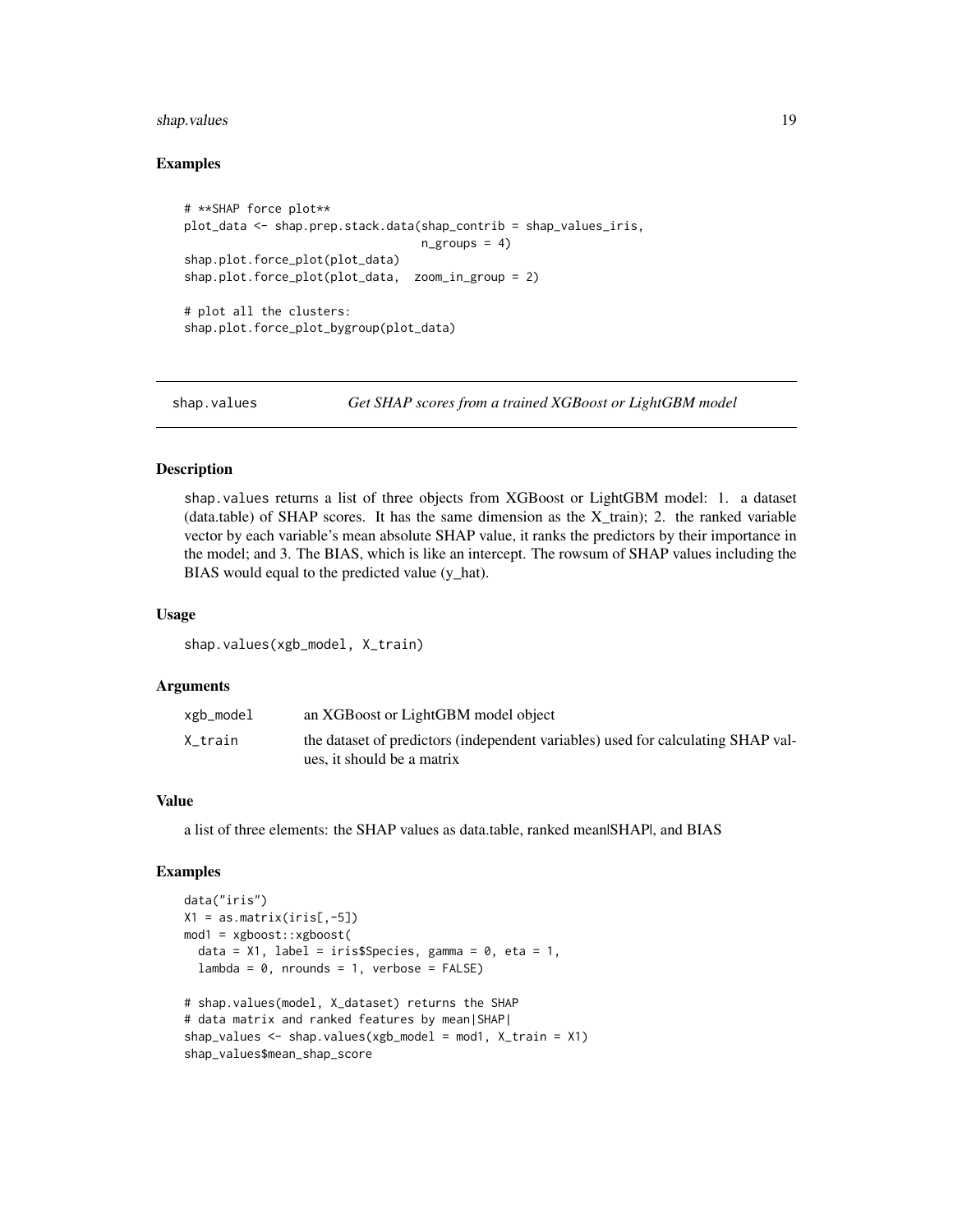```
shap_values_iris <- shap_values$shap_score
# shap.prep() returns the long-format SHAP data from either model or
shap_long_iris \leq shap.prep(xgb_model = mod1, X_train = X1)
# is the same as: using given shap_contrib
shap_long_iris <- shap.prep(shap_contrib = shap_values_iris, X_train = X1)
# **SHAP summary plot**
shap.plot.summary(shap_long_iris, scientific = TRUE)
shap.plot.summary(shap_long_iris, x_bound = 1.5, dilute = 10)
# Alternatives options to make the same plot:
# option 1: from the xgboost model
shap.plot.summary.wrap1(mod1, X = as_matrix(iris[, -5]), top_n = 3)
# option 2: supply a self-made SHAP values dataset
# (e.g. sometimes as output from cross-validation)
shap.plot.summary.wrap2(shap_score = shap_values_iris, X = X1, top_n = 3)
```
shap\_int\_iris *The interaction effect SHAP values example using iris dataset.*

#### Description

The interaction effect SHAP values example using iris dataset.

### Usage

shap\_int\_iris

# Format

An object of class array of dimension  $150 \times 5 \times 5$ .

<span id="page-19-1"></span>shap\_long\_iris *The long-format SHAP values example using iris dataset.*

#### **Description**

The long-format SHAP values example using iris dataset.

#### Usage

```
shap_long_iris
```
#### Format

An object of class data.table (inherits from data.frame) with 600 rows and 6 columns.

<span id="page-19-0"></span>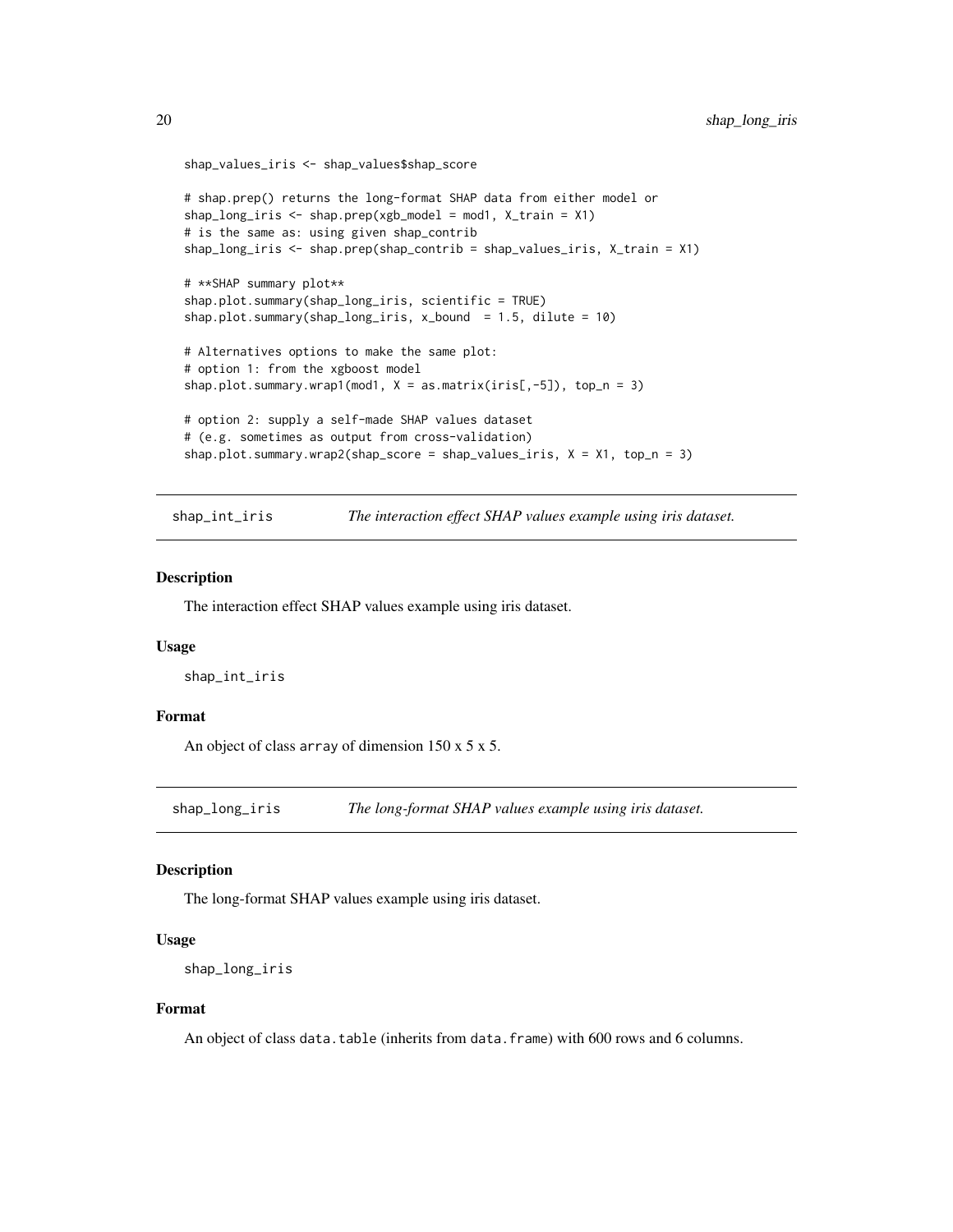<span id="page-20-0"></span>

# Description

SHAP values example from dataXY\_df .

# Usage

shap\_score

# Format

An object of class data.table (inherits from data.frame) with 10148 rows and 9 columns.

# References

doi: [10.5281/zenodo.3568449](https://doi.org/10.5281/zenodo.3568449)

shap\_values\_iris *SHAP values example using iris dataset.*

# Description

SHAP values example using iris dataset.

### Usage

shap\_values\_iris

# Format

An object of class data.table (inherits from data.frame) with 150 rows and 4 columns.